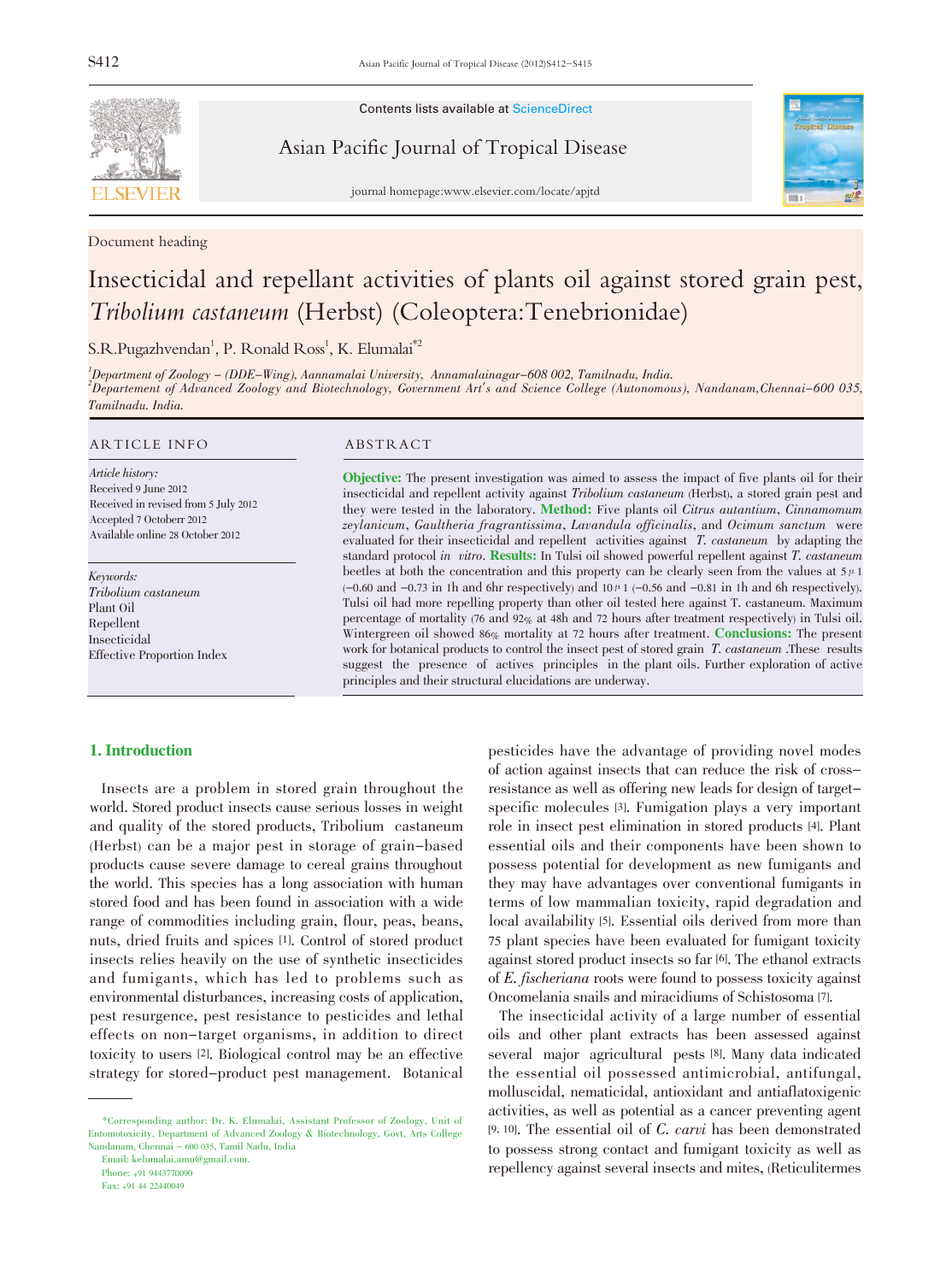speratus), rice weevil  $(S. or yzae)$  [11] [12]. Two synthetic volatile compounds (benzaldehyde and propionic acid) and two volatile oils (camphor and eucalyptus) were screened individually and in combinations against different life stages of T. castaneum [13]. This study specifically aimed to determine the insecticidal action, and repellency of plant oil of Citrus autantium, Cinnamomum zeylanicum, Gaultheria fragrantissima, Lavandula officinalis, and Ocimum sanctum against Tribolium castaneum.

### 2.Materials and methods

#### 2.1. Collection of plant oil

Essential oils obtained from local market, India (Teeraj & Co, Chennai; commercial producers of plant essential oils and aromatic substances) were used in this study. The scientific name, common name of oils are Citrus autantium (Lime oil), Cinnamomum zeylanicum (Camphor oil), Gaultheria fragrantissima (Wintergreen oil), Lavandula officinalis (Lavender oil), and Ocimum sanctum (Tulsi oil).

#### 2.2. Culture of Tribolium castaneum

The adult Tribolium castaneum was collected from infested grains purchased from local market and brought to the laboratory. The culture was established using rava in a plastic container of 25 X 10 cm and maintained at room temperature 30 $\pm$ 2 °C and relative humidity of 70-75%. Sieving the culture separated the adult insects and the adults were used for subsequent experiment. The culture was continuously maintained in the containers throughout the study period.

### 2.3. Bioassay

# 2.3.1. Repellent activity of Plant oils against Tribolium castaneum

To study the repellent activity of plant oils,  $5 \mu 1$  and  $10 \mu 1$ of the selected plant oils were put in to the filter paper strips (6X4 cm) and allowed to dry for 5minutes. Then the filter paper was placed in plastic jars and attached into the arm of olfactometer. For control filter paper without any treatment was used. After the attachment of all the plastic vials with the arms, fifty newly emerged adults of T. castaneum were introduced into the olfactometer and EPI values was calculated as using the formula of [14].

Where Nt= Number of insects in the treated sample side and Nc= Number of insects in the control sample side.

#### 2.3.2. Insecticidal activity of Plant oils

Two week-old adults T. castaneum were collected from the laboratory colony. Three replications were carried out for each concentration and untreated control. To study the insecticidal activity of the oil 3mm circular filter paper was dipped with 5,10 and 15  $\mu$ l of oil and placed in to a small

glass jars containing healthy maize flour. And 20 insects were introduced in each jars and mortality was recorded every 24h for 3 days and the percentage of mortality was calculated by using Abbot's percent corrected formula[15].

#### 3. Results

# 3.1. Repellent activity of Plant oils against Tribolium castaneum

Biological activity of different plant oils was tested against T. castaneum at  $5\mu$  1 and  $10\mu$ . The result indicates variation among the plant oils tested against the selected insect pest. The result pertaining the repellent activity was presented in Table 1. EPI values ranged from  $+1$  to  $-1$ . These terms simply express polarity of the directional choice. Positive and negative values indicated positive and negative approaches respectively. In the present study, Tulsi oil had more repelling property than other oil tested here. In general, repellency increased as the concentration increased in all treatments of the oils tested here. In Tulsi oil showed powerful repellent against T. castaneum beetles at both the concentration and this property can be clearly seen from the values at  $5\mu$ 1 (-0.60 and -0.73 in 1h and 6hr respectively) and  $10\mu$  1 (-0.56 and -0.81 in 1h and 6h respectively). Next to Tulsi oil, Camphor oil showed higher repellent activity. At  $5\mu$ 1 concentration it shows-0.13 and -0.52 EPI value and in  $10 \mu$  1 concentration it shows  $-0.27$  and  $-0.80$  at 1h and 6 h respectively. Wintergreen oil showed moderate activity at both the concentration. The EPI value of the Wintergreen oil ranged between  $+0.11$  to  $-0.63$ . The other two oils showed both the positive and negative values against the test insect. Both oils expressed attractant activity at 1 hr duration but the trend has been changed at 6 hr duration. EPI value of Lavender oil showed  $+0.38$  and  $+0.62$  at  $5\mu$ 1 concentration and  $-0.60$  and  $-0.71$  at  $10 \mu$ 1 concentrations. Lime oil showed very less repellent activity against T. castaneum.

# 3.2. Insecticidal activity of Plant oils against Triboliurn castaneum

Insecticidal activity of Lavender oil, Lime oil, Tulsi oil, Camphor oil and Wintergreen oil were tested against T. castaneum at three different concentrations  $(5 \mu 1, 10 \mu)$ 1 and 15 $\mu$ 1). Data pertaining to the insecticidal activity of the selected plant oils was presented in Table 2. The results indicating that variation among the plant oils tested against the selected insect pest. In general, the mean mortality of the insect was observed at higher concentration and higher duration. The order of the efficacy of the insect mortality was as follows; Tulsi oil> Wintergreen>Camphor oil>Lime oil>Lavender oil. Maximum percentage of mortality (76 and 92% at 48h and 72 hours after treatment respectively) in Tulsi oil. Wintergreen oil showed 86% mortality at 72 hours after treatment. Lime oil and Camphor oil showed moderate activity against T. castaneum whereas, lavender oil showed very less/nil activity.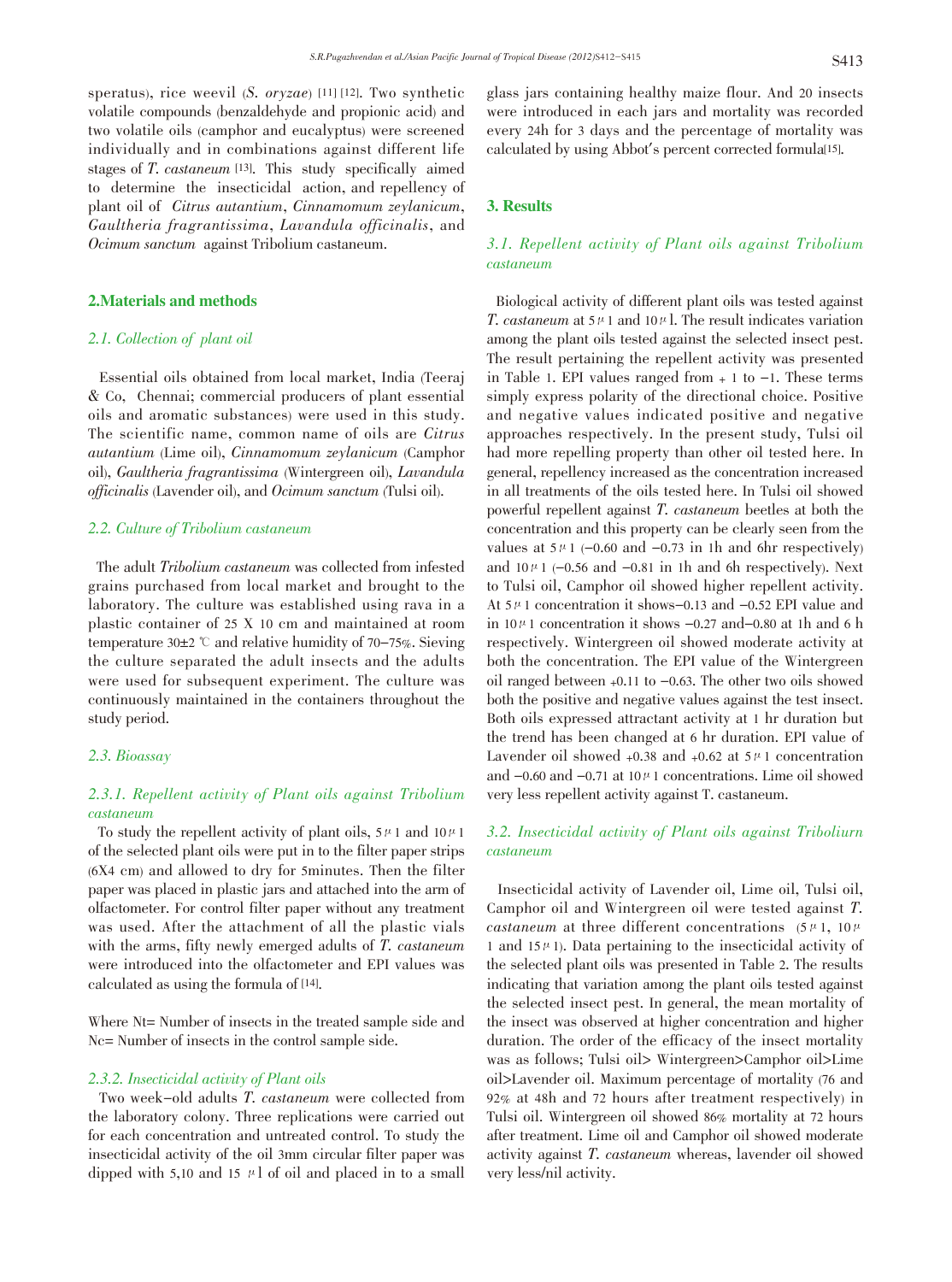| ----<br>۰.<br>۰.<br>M. |  |
|------------------------|--|
|                        |  |

|                |                 | Concentrations tested |                 |          |                 |  |  |
|----------------|-----------------|-----------------------|-----------------|----------|-----------------|--|--|
| S. No          | Plant oil Name  | $5 \mu 1$             |                 | $10 \mu$ |                 |  |  |
|                |                 | 1 <sup>Hr</sup>       | 6 <sub>hr</sub> | $1$ Hr   | 6 <sub>hr</sub> |  |  |
|                | Lavender oil    | $+0.38$               | $+0.62$         | $-0.60$  | $-0.71$         |  |  |
| $\overline{2}$ | Lime oil        | $+0.21$               | $-0.08$         | $-0.50$  | $-0.36$         |  |  |
| 3              | Tulsi oil       | $-0.60$               | $-0.73$         | $-0.56$  | $-0.81$         |  |  |
| $\overline{4}$ | Camphor oil     | $-0.13$               | $-0.52$         | $-0.27$  | $-0.80$         |  |  |
| 5              | Wintergreen oil | $-0.63$               | $-0.52$         | $+0.11$  | 0.33            |  |  |

Impact of plant oils on the Excess Proportion Index (EPI) of Tribolium castaneum\*

\* Mean of five replications

#### Table 2

Insecticidal activity of volatile oils against Tribolium castaneum \*

|                | Oil Name        |                |                |                  |                 | Concentrations tested |                  |                 |                 |                 |
|----------------|-----------------|----------------|----------------|------------------|-----------------|-----------------------|------------------|-----------------|-----------------|-----------------|
| S. No          |                 |                | $5 \mu 1$      |                  |                 | $10 \mu$              |                  |                 | $15 \mu$        |                 |
|                |                 | Exposure time  |                |                  |                 |                       |                  |                 |                 |                 |
|                |                 | 24hr           | 48hr           | 72 <sub>hr</sub> | 24hr            | 48 <sub>hr</sub>      | 72 <sub>hr</sub> | 24hr            | 48hr            | 72hr            |
|                | Lime oil        | $2.0 \pm 0.50$ | $2.0 \pm 0.44$ | $2.0 \pm 0.64$   | $6.0 \pm 0.55$  | $20.0 \pm 1.22$       | $22.0 \pm 0.84$  | $14.0 \pm 0.71$ | $22.0 \pm 1.36$ | $32.0 \pm 1.30$ |
| 2              | Wintergreen oil | $2.0 \pm 0.44$ | $4.0 \pm 0.55$ | $14.0 \pm 2.07$  | $24.0 \pm 0.55$ | $54.0 \pm 0.54$       | $74.0 \pm 1.34$  | $32.0 \pm 1.30$ | $40.0 \pm 0.70$ | $86.0 \pm 0.55$ |
| $\overline{3}$ | Lavender oil    | $0 \pm 0.00$   | $0 \pm 0.00$   | $2.0 \pm 0.44$   | $0 \pm 0.55$    | $4.0 \pm 0.55$        | $6.0 \pm 0.54$   | $2.0 \pm 0.64$  | $4.0 \pm 0.55$  | $10.0 \pm 0.84$ |
| $\overline{4}$ | Tulsi oil       | $8.0 \pm 1.10$ | $8.0 \pm 0.84$ | $22.0 \pm 0.84$  | $14.0 \pm 0.55$ | $44.0 \pm 0.89$       | $88.0 \pm 0.44$  | $42.0 \pm 1.43$ | $76.0 \pm 1.14$ | $92.0 \pm 0.84$ |
| 5              | Camphor oil     | 0±0.00         | $2.0 \pm 0.44$ | $6.0 \pm 0.55$   | $12.0 \pm 0.84$ | $16.0 \pm 0.55$       | $20.0 \pm 0.71$  | $18.0 \pm 0.84$ | $34.0 \pm 0.89$ | $40.0 \pm 1.00$ |

 $*$  Values are mean percentage of five observations of 20 insects and  $\pm$  SD

#### 4. Discussion

Plant products having considerable potential as insecticidal compounds are gaining tremendous importance in recent years. Controlling adults is also another important biological parameter to protect post harvest production. If the plant extracts and oils have the insecticidal compounds that kill the adult insects, the egg-laying and progeny development are consequently reduced. The chemical composition of the essential oil of C. carvi collected from various countries has been widely studied [16, 17]. ]. Many data indicated the essential oil possessed antimicrobial, antifungal, molluscidal, nematicidal, antioxidant and antiaflatoxigenic activities, as well as potential as a cancer preventing agent [18]. In the present study, the oils showed insecticidal activity at varying degree. The plant oils at 24 hour exposure period, showed no mortality in T. castaneum. Thereafter minimum mortality was recorded at 72h after treatment. Notably Tulsi oil and Wintergreen oil showed higher insecticidal activity against the target insect pest. In the olfactometer study maximum repellent activity was observed in the plant powders of T. purpurea showed higher EPI values against T. castaneum [1].

The two compounds were demonstrated to be a potent inhibitor of acetylcholinesterase (AChE) activity from larvae of several stored product insects [19]. several stored product insects, rice weevil (S. oryzae), lesser grain borer  $(R. dominica)$ , red flour beetle  $(T. castaneum)$  and flat grain beetle (Cryptolestes pusillus) [20], The fumigant activity of the essential oil and the pure compounds against S. zeamais and T.castaneum adults was tested as described by Liu and Ho

[21]. The contact toxicity of the essential oil/pure compounds against S. zeamais and T. castaneum adults was measured as described by Liu and Ho [21]. [22]The activity of essential oils mainly depends upon the major volatile components they possess. In eucalyptus oil the major component is 1,8-cineole and this compound is responsible for the oil's biological activity. [23] showed similar results by evaluating essential oil compounds from Cymbopogon citratus (DC) Stapf. and Eucalyptus citriodora (Hook) and identified the monoterpenes, linalool, 1,8- cineole, neral and geranial among compounds with repellent activity against. However, the essential oil exhibited the same fumigant toxicity to T. castaneum adults as MeBr. Compared with the other essential oils in the lieterature, Perovskia abrotanoides (LC<sub>50</sub> = 11.39  $\mu$  L/L) [24] and *Drimys winteri* (LC<sub>50</sub> = 9.0–10.5  $\mu$ ) L/L) [25], but lesser toxic than the essential oil of Laurelia sempervirens (LC<sub>50</sub> = 1.6–1.7  $\mu$  L/L) [41]. However, compared with the other essential oils in the previous studies, the essential oil of C. carvi exhibited stronger fumigant toxicity against the maize weevils, e.g. essential oils of, Artemisia lavandulaefolia and Artemisia sieversiana [26], A. vestita  $(LC_{50} = 13.42 \text{ mg/L})$  [27], The suggest that the essential oil of Tulsi oil show potential for development as a novel natural fumigant for stored products.

#### **Conculsion**

Repellent activity of five plant oils was tested against Tribolium castaneum. Maximum repellency was recorded in Tulsi oil, Wintergreen oil and Lavender oil at higher concentration. Insecticidal activities of plant essential oils and extracts were tested against T. castaneum. The